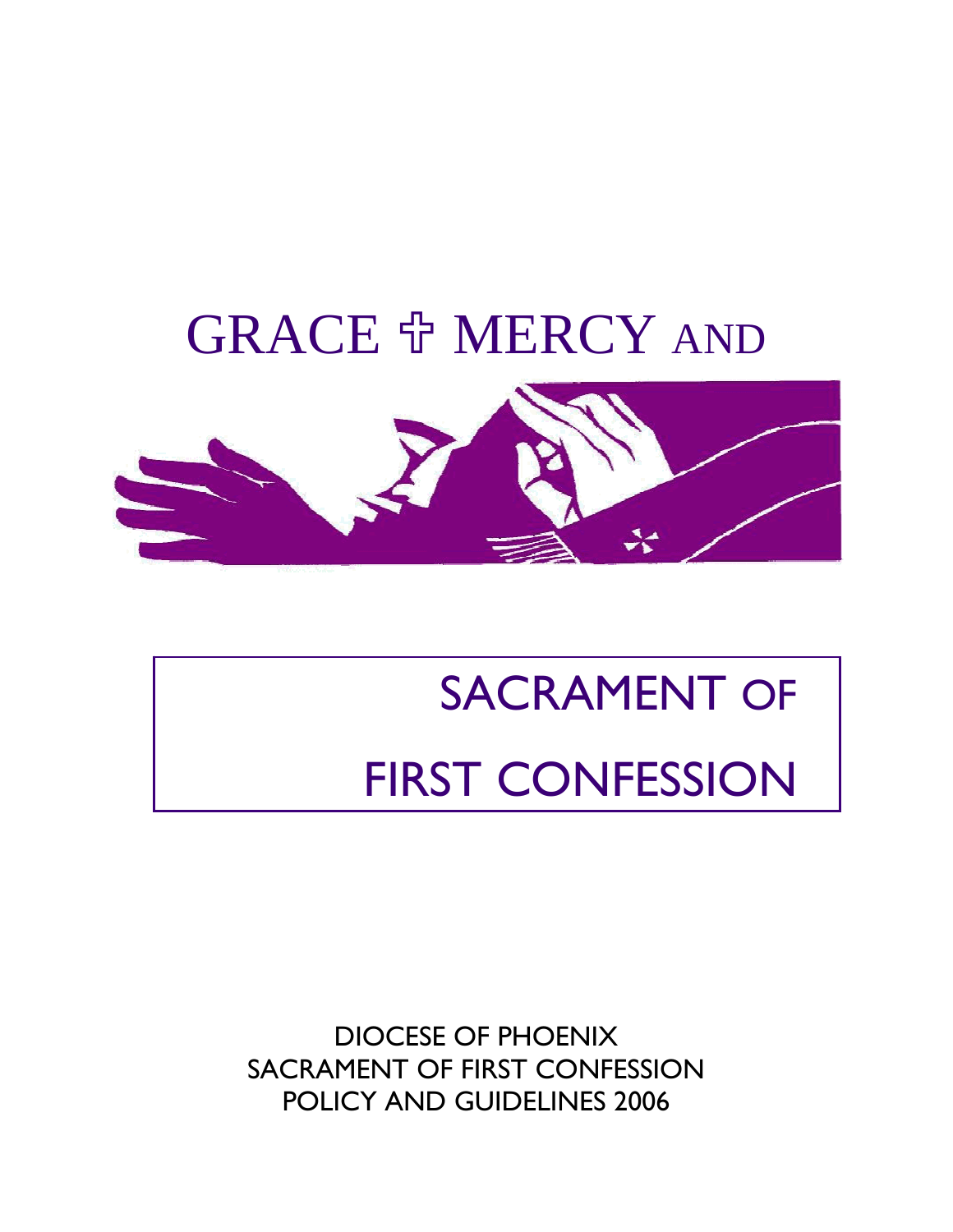### SACRAMENT POLICY & GUIDELINES FIRST CONFESSION

*Blessed be the God and Father of our Lord Jesus Christ, who has blessed us in Christ with every spiritual blessing in the heavens, as he chose us in him, before the foundation of the world, to be holy and without blemish before him. Eph. 1:3-4.*

### A SACRAMENT OF FORGIVENESS and HEALING

There are two Sacraments of Healing celebrated by the Church: the Sacraments of Penance and the Anointing of the Sick.

We approach Confession as the continuance of Baptism's gift of forgiveness and conversion. Through the Sacrament of Penance we receive the grace to live as children of God and the strength to serve God and neighbor as Jesus taught (Rite of Penance 7). The Sacrament of Penance helps form our consciences and strengthens us spiritually, and all the while we are continually building our relationship with a loving God and being called to unity with our brothers and sisters.

In the Diocese of Phoenix, the norm for preparation and reception of the Sacrament of Penance and Reconciliation is to be at the age of discretion, when a child is around seven years of age. The grade level at this age tends to be Second Grade.

#### UNDERSTANDING

### THE SACRAMENT OF PENANCE

Children are naturally spiritual and are drawn to God. It is therefore a profound step in faith when young children first acknowledge they have intentionally chosen to do wrong and failed to do good and in doing so, have offended a loving God. A good Confession requires the basic understanding of right and wrong, mortal and venial sin, free will and the freedom to choose.

We continue to remind our children that God loves them unconditionally, and that in no way are they to be led to the belief that they must earn the privilege of receiving God's forgiveness and mercy.

"The desire for God is written in the human heart, because man is created by God and for God; and God never ceases to draw man to himself.

Only in God will he find the truth and happiness he never stops searching for."

Catechism of the Catholic Church 27

""Grace, mercy, and peace from God the Father and Jesus Christ the Son be with you in truth and love. Amen"

Rite of Penance 94

 "My God I am sorry for my sins with all my heart. In choosing to do wrong and failing to do good, I have sinned against you whom I should love above all things. I firmly intend, with your help, to do penance, to sin no more, and to avoid whatever leads me to sin. Our Savior Jesus Christ suffered and died for us. In his name, my God, have mercy."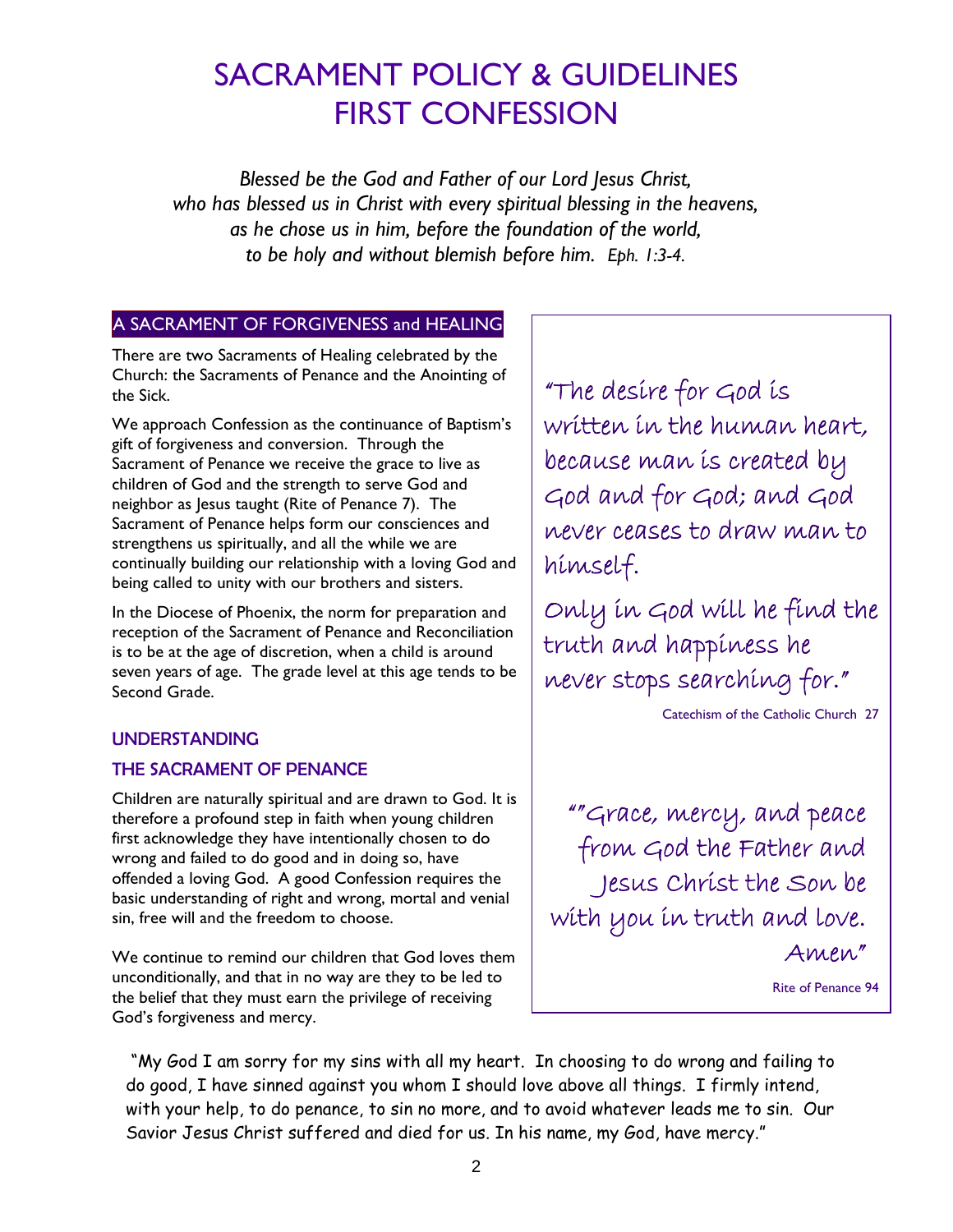### POLICY 1: ROLES FOR THOSE INVOLVED

"My son, you are here with me always; everything I have is yours. But now we must celebrate and rejoice, because your brother was dead and has come to life again; he was lost and has been found." Luke 15: 11-32.

#### 1.1: THE CHILD

A candidate must be at the age of discretion for sacramental preparation, seven years of age or above, and must meet the following requirements:

- Be baptized
- **Be Catholic (children baptized in another denomination must make a** Profession of Faith)
- Have the ability to recognize the difference between right and wrong
- Have the capacity for sincere sorrow
- Be properly instructed

"Children must go to the sacrament of Penance before receiving Holy Communion for the first time." Catechism of the Catholic Church # 1457

"In the Latin Church, children must receive the Sacrament of Penance and Reconciliation for the first time prior to their first reception of the Eucharist." General Catechetical Directory, Addendum 5

Participation in the sacrament must be a free response of faith.

#### 1.2: PARENTS

- 1.2.1 Parents have a right and a responsibility to be intimately involved in preparing their children for sacraments and are to be models for them in the life of Faith.
- 1.2.2 Parents discern the readiness of their children to prepare for and receive the Sacrament of Penance in consultation with their pastor or his delegate.

This policy deals with children clearly dependent on their families. By focusing first and with considerable attention on parents, this policy honors the principle that parents hold the primary responsibility of forming their children in faith--in partnership with their pastor and the parish community. This affirms the promises made at Baptism that parents, sponsors and the faith community support and nurture the faith formation of the child in the love of God.

1.2.3 Parents, who due to extraordinary circumstances cannot assume their role in preparation of their child for the sacraments, may designate another adult to fulfill this responsibility (Discerned in dialogue with pastor or designate).

#### 1.3: CATECHISTS

Catechists involved in the formal catechesis of the candidates must have fulfilled the requirements to be a *Certified* Catechist. (For certification information, contact the Office of Catechetical Ministry.)

#### 1.4: PASTORS

"According to their respective offices in the Church, both pastors of souls and all other members of Christ's faithful have a duty to ensure that those who ask for the sacraments are prepared for their reception. This should be done through proper evangelization and catechetical instruction, in accordance with the norms laid down by the competent authority."

Code of Canon Law 843 § 2.

"The witness of Christian life given by parents in the family comes to children with tenderness and parental respect. Children thus perceive and joyously live the closeness of God and of Jesus made manifest by their parents in such a way that this first experience frequently leaves decisive traces which last throughout life. This childhood religious awakening which takes place in the family is irreplaceable."

General Directory for Catechesis 226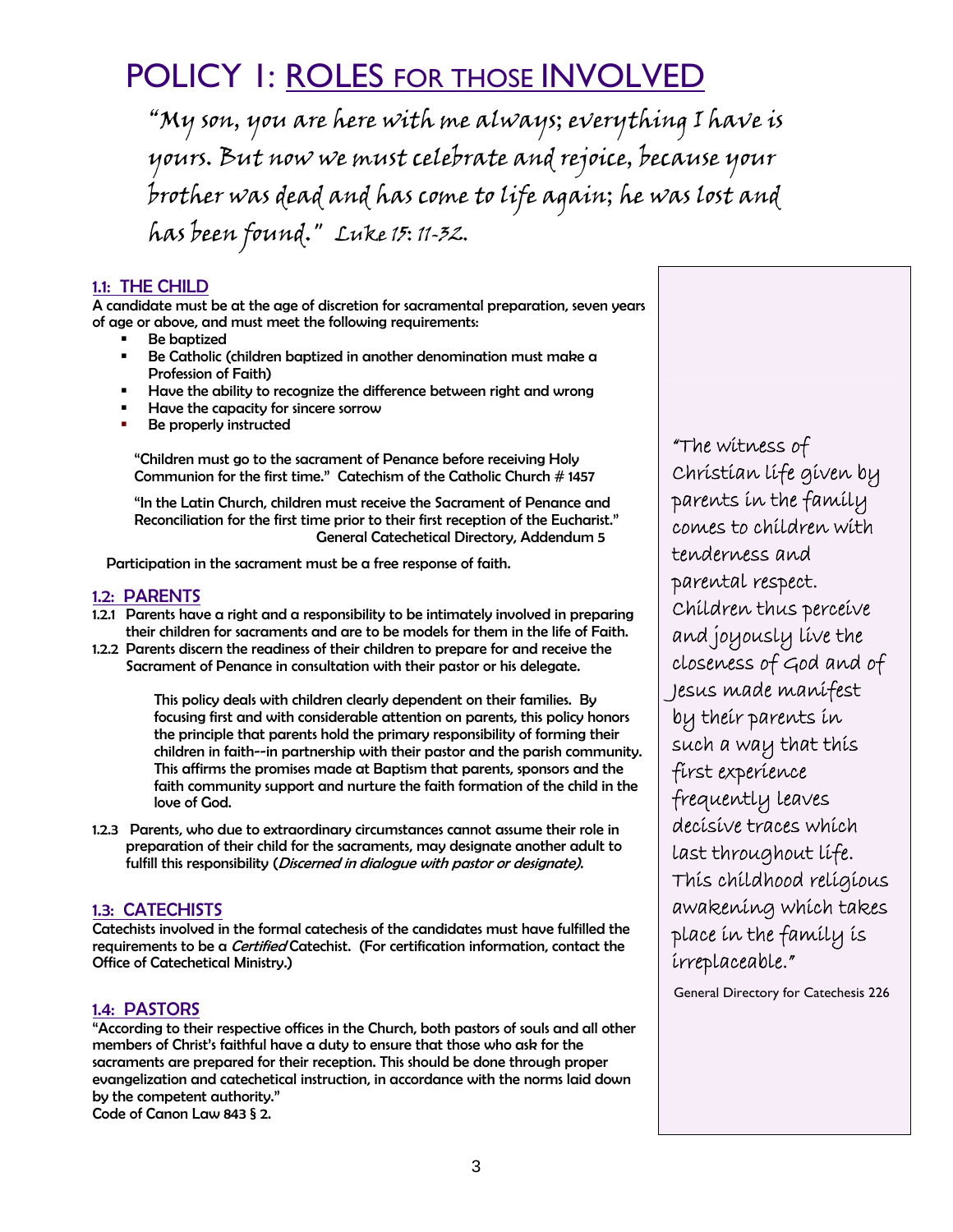## GUIDELINES FOR THOSE INVOLVED

#### **CHILD'S READINESS**

" , , , Parents and the parish catechetical leader, together with the pastor are responsible for determining when children are ready to receive First Penance and Reconciliation. Readiness for reception of this sacrament includes knowledge of the person of Jesus and the Gospel message of forgiveness, knowledge of sin and its effect, and understanding and experience of sorrow, forgiveness, and conversion." NDC 36, B2

Children, according to their age and capacity, are to be considered ready to celebrate their First Confession when there is:

- An awareness that God loves them;
- **Regular participation in Sunday Mass**
- **Prayer as a part of the child's life and also experienced within their family**
- A growing ability to distinguish between accidents and the right and wrong choices they make
- A capacity for sincere sorrow and ability to change their actions
- **The ability to express sorrow for sin**
- **A** knowledge that relationships with God and others can be broken through sin
- An understanding that the Sacrament of Penance and Reconciliation is a special sign of God's forgiveness

#### **PARENTS/ADULT/FAMILY MEMBERS**

"Since the family is intimately involved with the formation of a child's moral conscience and ordinarily integrates the child into the wider ecclesial communities, parents should be involved in the preparation of their children for this sacrament so that they can affirm and reinforce frequent participation in the sacraments. They orient the child toward God and encourage continual growth in the understanding of God's mercy and love." National Directory for Catechesis #36 B2

- 1. "Participation in the life of the Church" can vary in degrees in accordance to the circumstances of each family. One must approach families with an evangelizing attitude and pastoral consideration of the faith life of the parents. Parents are to be encouraged to participate in Sunday Eucharist with their children.
- 2. Parents assume the responsibility to model a commitment to personal prayer, community worship and apostolic service expected of a mature Christian. It is the role of an adult family member to assist their children to meet the attendance and formation requirements. It is vital that they pray for and with their children and show willingness to share their faith story.

#### **PASTORS/DESIGNATED STAFF/CATECHISTS**

Pastors of souls and other members of the Christian faithful, according to their respective ecclesiastical function, have the duty to take care that those who seek the sacraments are prepared to receive them by proper evangelization and catechetical instruction, attentive to the norms issued by competent authority.

Code of Canon Law 843 § 2

Priests have an active roll in the preparation for the reception of the Sacrament of Penance. As confessors they are to shepherd the people through reconciliation and healing.

#### **PARISH COMMUNITY**

The parish is the pre-eminent place for catechesis (Catechesi Tradendae #67.) Catechesis should be extended within the community of the faithful. Parishioners should strive to build a community that:

- **Witnesses to Christ and demonstrates forgiveness**
- **E** Lives sacramental and prayerful lives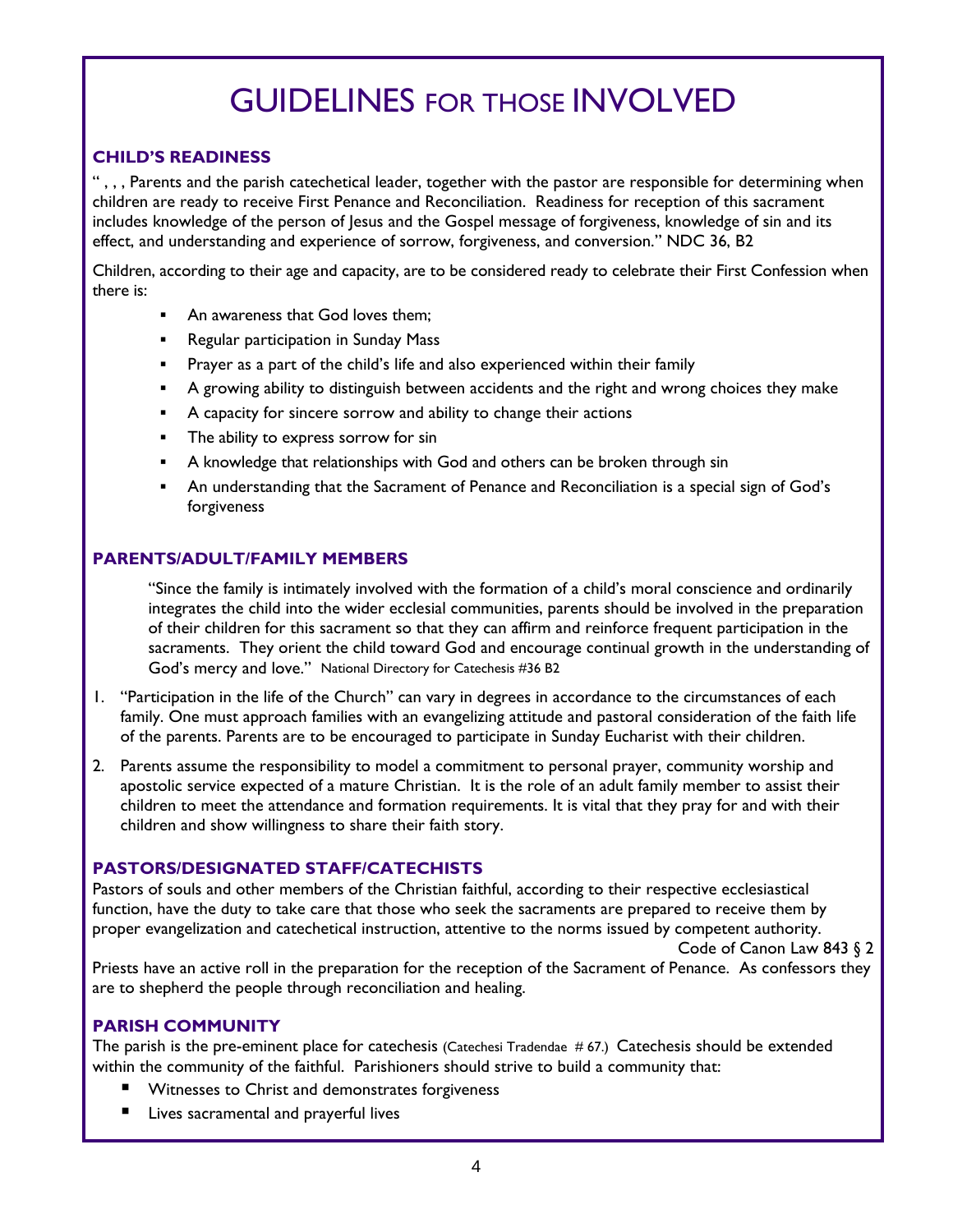### POLICY 2: SACRAMENTAL FORMATION

"If we say, 'We are without sin,' we deceive ourselves, and the truth is not in us." 1 John 1:8.

#### 2.1: CURRICULUM

2.1.1: The textbook used must be on the United States Catholic Conference of Bishops' (USCCB) list of Textbooks in Conformity with the Catechism of the Catholic Church. Updated lists are provided by the Diocesan Office of Catechetical Ministry, or found on the USCCB website:

http://www.usccb.org/catechism/document/Currentlist.pdf

2.1.2: All Christian formation is to draw its' inspiration and direction from the principles and processes of the Order of the Christian Initiation.

" Catechesis for children prior to their first reception of the Sacrament of Penance and Reconciliation must always respect their natural disposition, ability, age, and circumstances." National Directory for Catechesis (NDC) #36 B2

#### 2.2: PARISH AS LOCALE OF PREPARATION

- 2.2.1: Sacramental preparation is to be received in the parish.
- 2.2.2: There should be one preparation process for all parents and children in a parish, in addition to the on-going catechetical formation that takes place in the catechetical programs and/or the Catholic School.

#### 2.3: FAMILY COMPONENT

- 2.3.1: Parents have a right and responsibility to be intimately involved in preparing their children for the Sacrament of First Confession.
- 2.3.2: There is to be a component to help parents grow in their understanding and appreciation of conversion. Enable parents to reflect on their own experience of the Sacrament of Penance and Reconciliation, and to participate readily in catechizing their children.
- 2.3.3 The component should raise awareness of the role and responsibilities of the family and provide skills for Christian parenting.

#### 2.4: PRAYER DAY/RETREAT COMPONENT

A day or weekend retreat should be planned for parents and their children.

This is to be a time to reflect upon the Church's teachings on the Sacrament of Penance and Reconciliation in language suited to the children's age level. A time of prayer and practice for the sacramental experience should be included in this retreat.

. . . true conversion needs to be prepared and nurtured though the prayerful reading of Sacred Scripture and the practice of the Sacraments of Reconciliation and the Eucharist.26

Conversion, therefore, fosters a new life, in which there is no separation between faith and works in our daily response to the universal call to holiness. In order to speak of conversion, the gap between faith and life must be bridged. Where this gap exists, Christians are such only in name. 26

Hence there is a need to renew constantly "the encounter with the living Jesus Christ", since this, as the Synod Fathers pointed out, is the way "which leads us to continuing conversion". 28

*Ecclesia in America On the Encounter with the Living Jesus Christ: The Way to Conversion, Communion and Solidarity in America*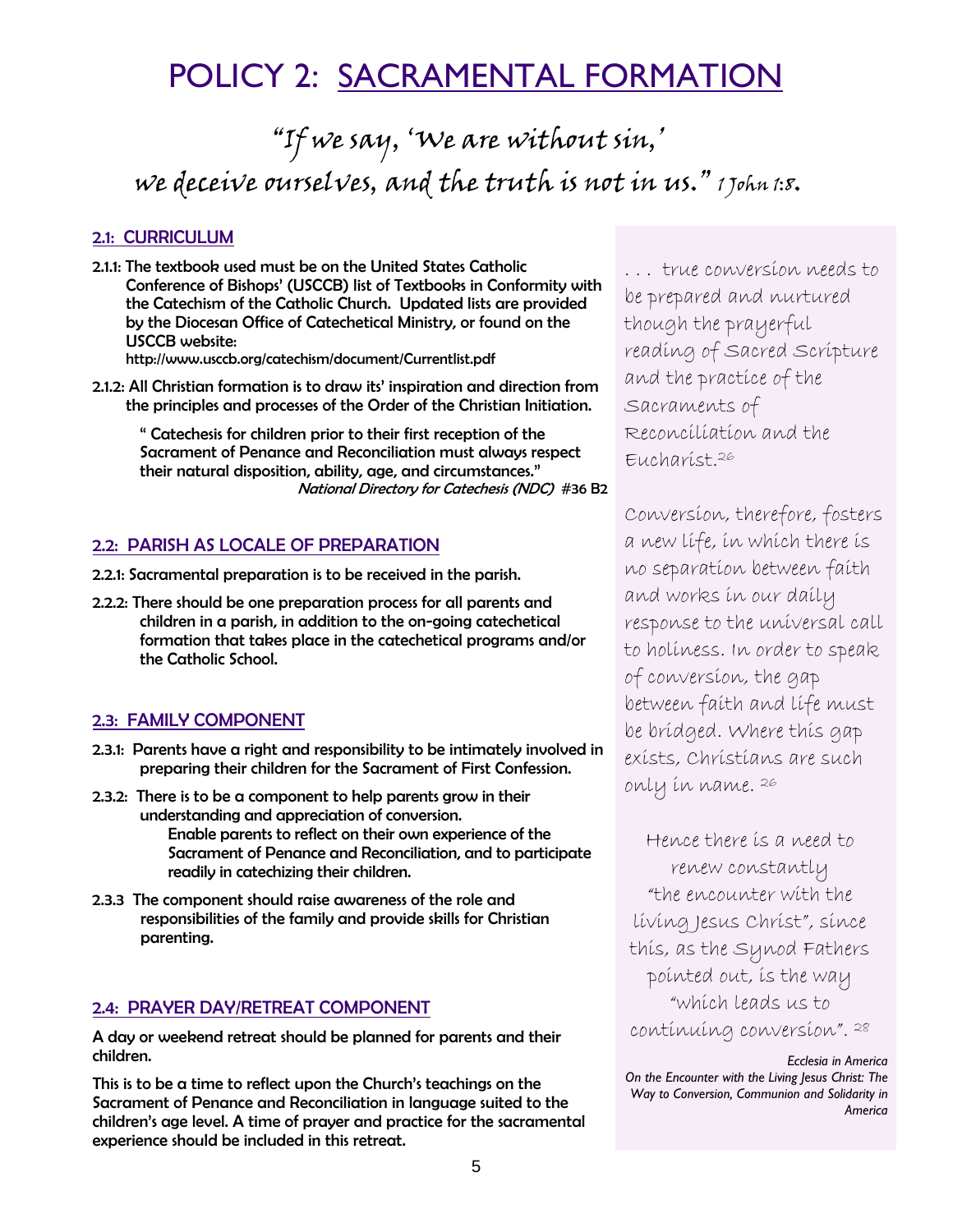### CATECHETICAL CONTENT and FORMATION GUIDELINES

### ESSENTIAL TEACHINGS:

Parishes should present catechesis for the first reception of the Sacrament of Penance and Reconciliation that helps children to:

- Acknowledge God's unconditional love for us **Turn to Christ and the Church for sacramental forgiveness** and reconciliation
- Recognize the presence of good and evil in the world and their personal capacity for both
- Recognize their need for forgiveness, not only from parents and others close to them, but from God
- **Explore the meaning of the symbols, gestures, prayers, and** Sacred Scriptures of the Rite of Penance and Reconciliation
- Understand how to celebrate the Rite of Penance and Reconciliation
- **Understand that sacramental Confession is a means** offered children of the Church to obtain pardon for sin, and furthermore that it is even necessary per se if one has fallen into serious sin NDC # 36 B2

It is called the Sacrament of Reconciliation, because it imparts to the sinner the love of God who reconciles: "Be reconciled to God, "He who lives by God's merciful love is ready to respond to the Lord's call: "Go; first be reconciled to your brother."

*Catechism of the Catholic Church 1424, 1442; 2 Cor.5:20; Mt. 5:24.* 

Conversion is a lifelong process, and catechesis for the Sacrament of Penance and Reconciliation is to be ongoing.

#### **FAMILY FORMATION CELEBRATIONS AND RITUALS**

The full, conscious, and active participation of the faithful demands careful instruction in the ritual and its symbols.

In the family component, the role and importance of the family should be highlighted and affirmed, while at the same time reinforcing the parents understanding of this sacrament as an opportunity to acknowledge their sinfulness, their times of estrangement from God and their need for ongoing conversion and forgiveness.

The rites and symbols of the sacraments are ideal sources for catechesis. Parishes should consider adding rituals or celebrations to the preparation period for the Sacrament of Penance and Reconciliation to enhance the family understanding of Jesus' Gospel message of forgiveness, the devastation of sin and its effect, the importance of expressions of sorrow and the need for ongoing conversion. (Pastoral consideration: Missing an occasional celebration must not hinder the rights of candidates to receive these sacraments.)

### **TEXTBOOKS FOUND IN CONFORMITY**

Any textbook used in the preparation process, must be on the United States Catholic Conference of Bishops (USCCB) list of textbooks in Conformity with the Catechism of the Catholic Church. An updated list of approved texts can be obtained from the Diocesan Office of Catechetical Ministry or found on the internet at http://www.usccb.org/catechism/document/Currentlist.pdf. See Policy 2 Curriculum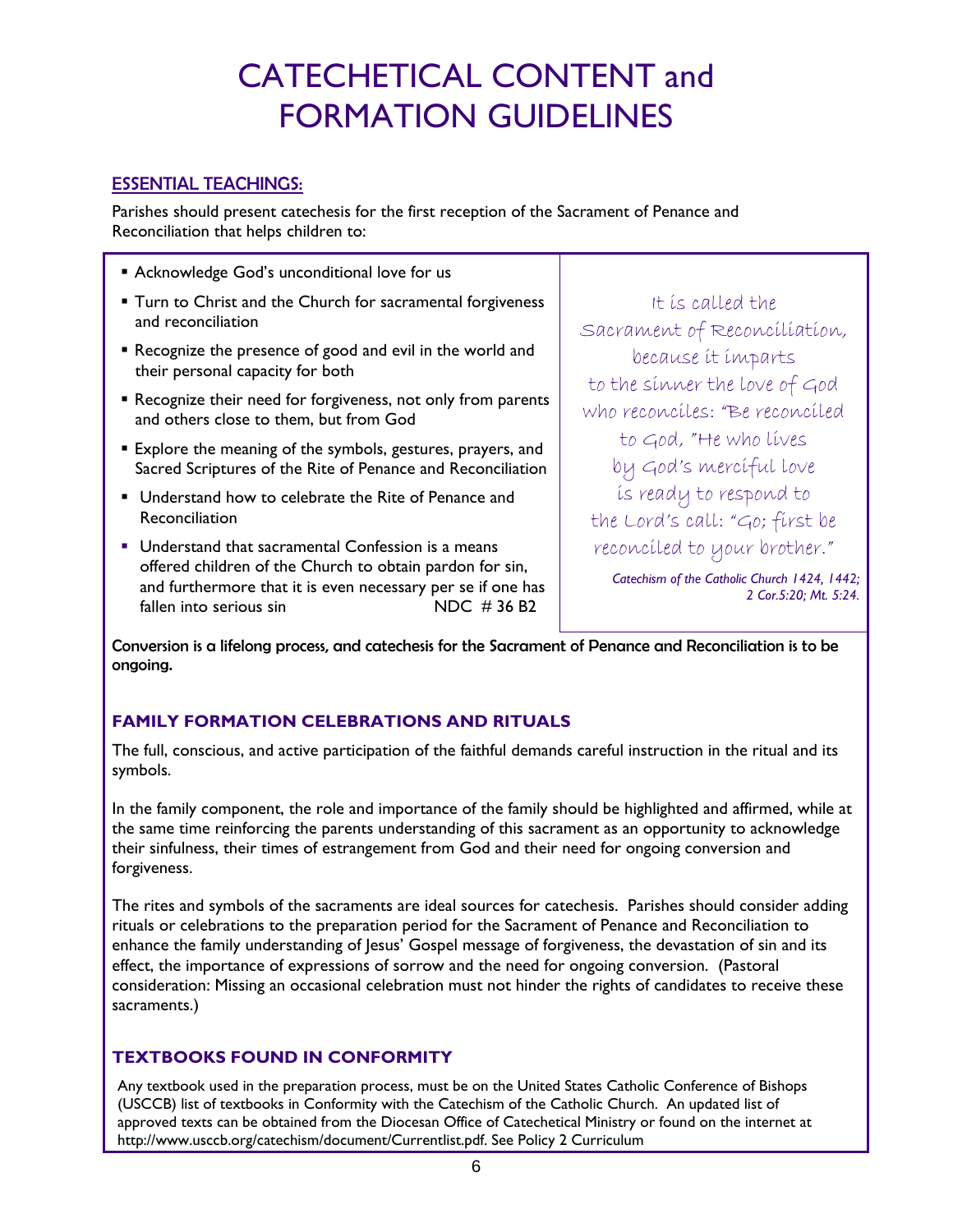POLICY 4: REGISTRATION OF SACRAMENTAL INFORMATION

- 4.1: Any documentation for the Sacrament of First Confession is to be a temporary record of preparation for candidates.
- 4.2: Permanent records are not to be maintained for the Sacrament of First Confession.
- 4.3: Certificates are not to be given for First Confession.

(personal and social), contrition, conversion and forgiveness.

"God, the Father of mercies, through the death and resurrection of his Son has reconciled the world to himself and sent the Holy Spirit among us for the forgiveness of sins;

through the ministry of the Church may God give you pardon and peace, and I absolve you from your sins in the name of the Father, and of the Son, and of the Holy Spirit. Amen"

Rite of Penance 46

POLICY 3: CELEBRATION OF THE SACRAMENT

"Peace be with you. As the father has sent me, so I send you.' And when he had said this, he breathed on them and said to them, 'Receive the Holy Spirit.

Whose sins you forgive are forgiven them, and whose sins you retain are retained.'" John 20:21-23.

#### 3: CELEBRATION OF FIRST CONFESSION

The child's First Confession is usually to be received in the context of a communal celebration with individual confession.

According to the Church's command, "after having attained the age of discretion, each of the faithful is bound by an obligation faithfully to confess grave sins at least once a year." Code of Canon Law 989

Parishes are to provide ongoing catechesis on the Sacrament of Penance and Reconciliation for children, youth and adults on a regular basis. Various opportunities for sacramental catechesis on the Rite of Penance occur periodically in the liturgical life of the parish (Lent, parish missions, etc.) and formation should be suited to the age, life stage and maturation of the participants. Catechetical content should include the liturgical rite, sin